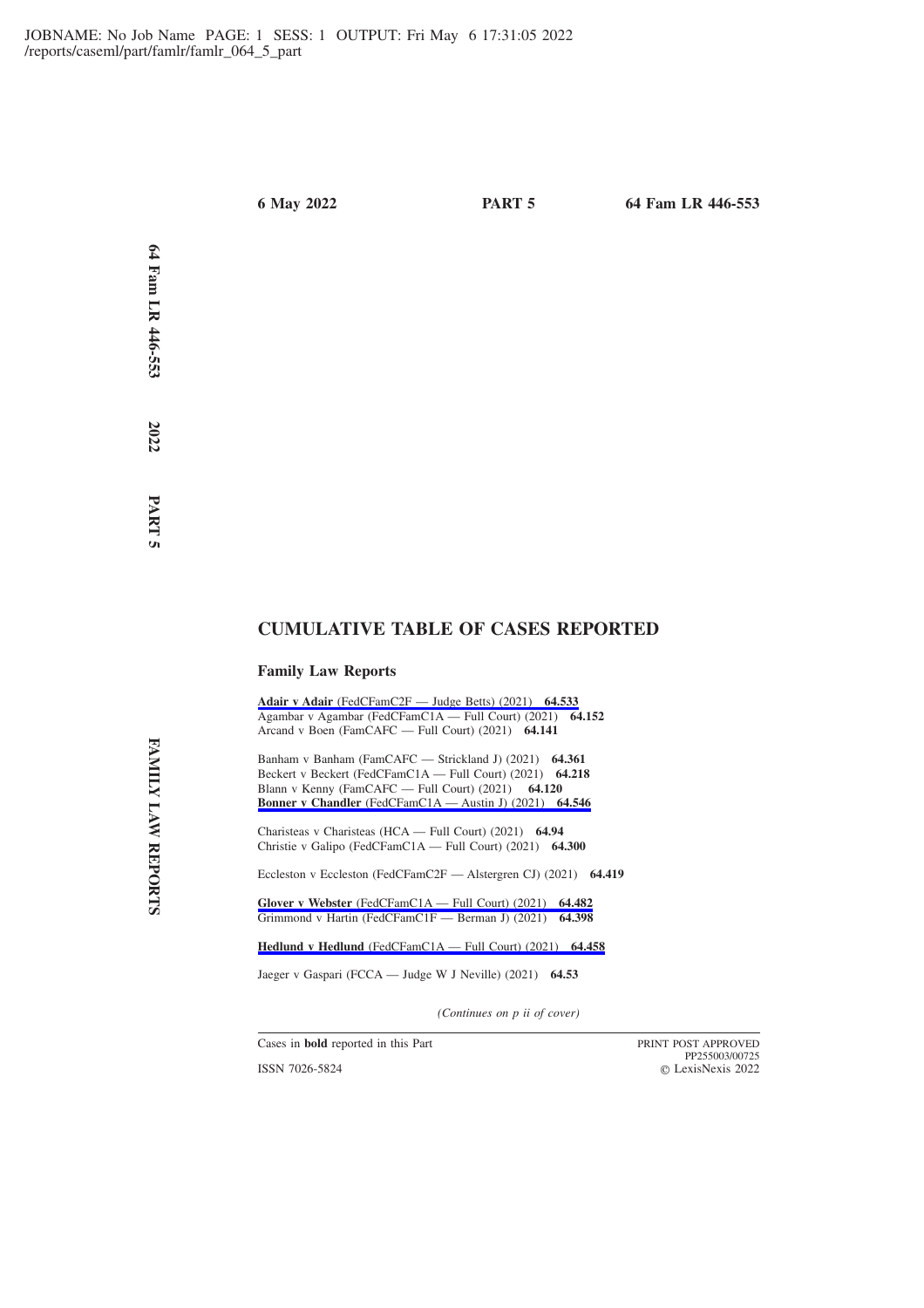#### **CUMULATIVE TABLE OF CASES REPORTED** *— continued*

Kain v Kain (FamCA — Wilson J) (2020) **64.1**

**Langley v Tarelli (No 3)** [\(FedCFamC1A — Austin J\) \(2021\)](https://advance.lexis.com/api/permalink/fbdbf1f9-0013-4a28-9523-4254bd0f4705/?context=1201008) **64.541** Lao v Zeng (FedCFamC1A — Full Court) (2021) **64.332** Lawson v Glenning (FedCFamC2F — Judge Riethemuller) (2021) **64.414** Lombardi v Rider (FedCFamC2F — Chief Judge Alstergren) (2021) **64.103 Loncar v Loncar** [\(FedCFamC1A — Full Court\) \(2021\)](https://advance.lexis.com/api/permalink/bcdbd110-59a1-4d9b-b982-7bc46e7507a2/?context=1201008) **64.446**

Mayson v Wellard (FamCAFC — Full Court) (2021) **64.111**

Parris v Parris (FedCFamC2F — Judge A Kelly) (2021) **64.165**

Safar v Malouf (FamCA — Wilson J) (2021) **64.68** Secretary, Commonwealth Attorney-General's Department v Bashir (FamCAFC — Full Court) (2021) **64.386** Secretary, Department of Communities and Justice v Opunui (FedCFamC1A — Full Court) (2021) **64.426** Shipman v Shipman (FamCA — Altobelli J) (2021) **64.75** Strahan v Strahan (FamCAFC — Full Court) (2021) **64.89**

**Thorpe v Stirling** [\(FedCFamC1A — Full Court\) \(2021\)](https://advance.lexis.com/api/permalink/e065cde1-db2f-48ce-99bc-9d2aea79b019/?context=1201008) **64.511** Tomaras v Tomaras (FedCFamC1A — Full Court) (2021) **64.237**

Valder v Saklani (FamCAFC — Full Court) (2021) **64.375**

**Welland v Hawthorn** [\(FedCFamC1A — Full Court\) \(2021\)](https://advance.lexis.com/api/permalink/38c5666f-6705-4f36-a97d-309ad0bd9905/?context=1201008) **64.520 Woodcock v Woodcock** [\(FedCFamC1F — Wilson J\) \(2021\)](https://advance.lexis.com/api/permalink/a52041c6-c95f-4b31-bbb3-7968ec9d58a1/?context=1201008) **64.489** Wright v Rebane (FedCFamC1F — Wilson J) (2021) **64.287**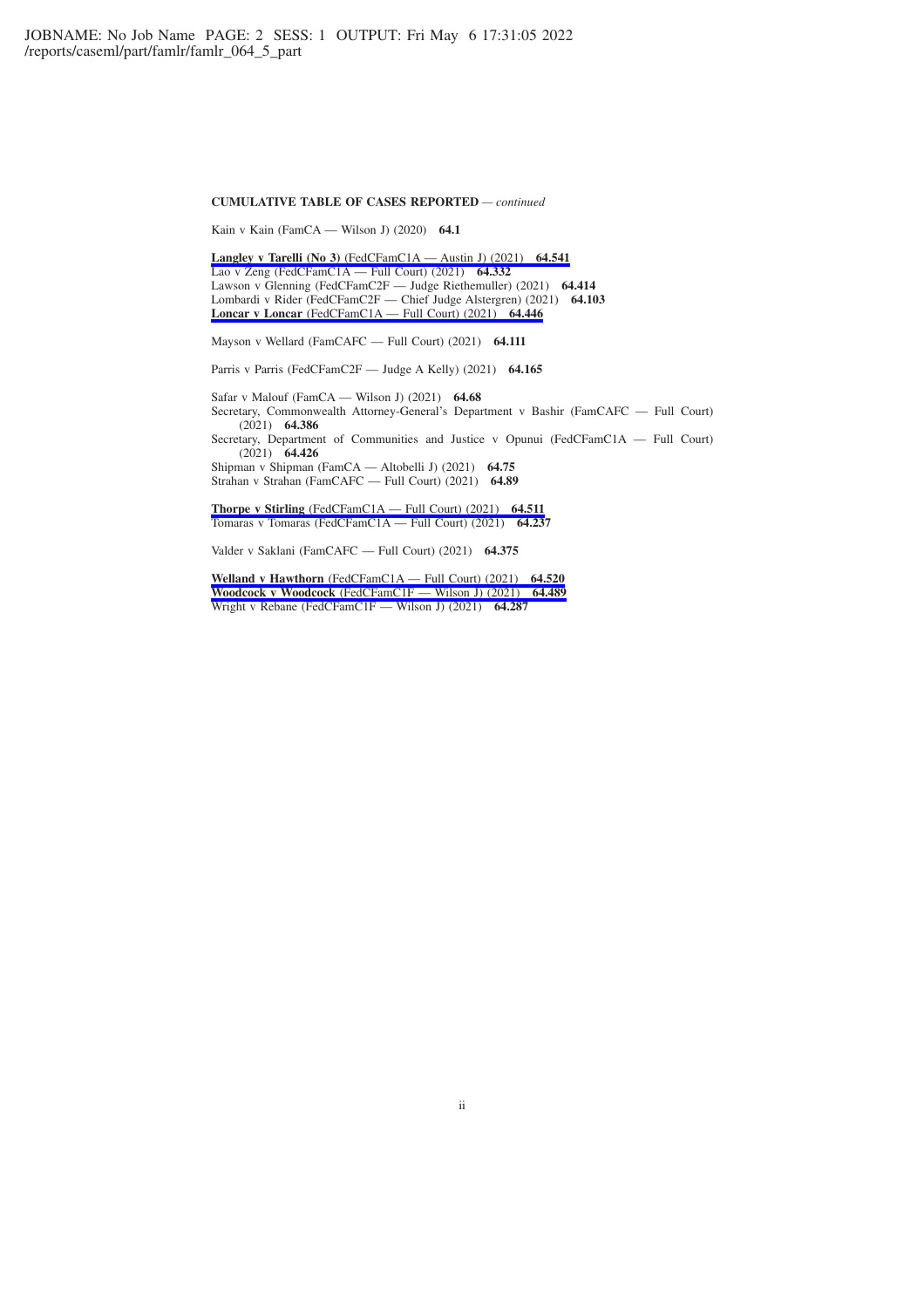## **CASES JUDICIALLY CONSIDERED IN THIS PART**

Aldridge v Keaton (2009) 42 Fam LR 369; (2009) FLC ¶93-421; [2009] FamCAFC 299, considered 64.546

Arcand v Boen (2021) 64 Fam LR 141; (2021) FLC 94-046; [2021] FamCAFC 155, applied 64.520

Bacall v Zagar [2020] FamCA 350, followed 64.489

Commonwealth v Mullane (1961) 106 CLR 166; [1962] ALR 67, considered 64.546 Crawford v Timms [2020] NSWSC 380, considered 64.533

DJL v Central Authority (2000) 201 CLR 226; 170 ALR 659; [2000] HCA 17, followed 64.541 Driclad Pty Ltd v Federal Commissioner of Taxation (1986) 121 CLR 45, considered 64.546

Edmunds v Edmunds (2018) 58 Fam LR 76; (2018) FLC 93-847, followed 64.520 EJK v TSL (2006) 35 Fam LR 559; (2006) FLC 93-287; [2006] FamCA 730, followed 64.458 Esso Australia Pty Ltd v Australian Workers Union [2020] FCA 316, followed 64.489 Esso Australia Resources Ltd v Plowman (Minister for Energy and Minerals) (1995) 183 CLR 10;

128 ALR 391, considered 64.533

Flanagan and Handcock (2001) 27 Fam LR 615; (2001) FLC 93-074; [2000] Fam CA 150, followed 64.458

Gronow v Gronow (1979) 144 CLR 513; 29 ALR 129; 5 Fam LR 719, followed 64.520

Hearne v Street (2008) 235 CLR 125; 248 ALR 609; [2008] HCA 36, followed 64.533 House v R (1936) 55 CLR 499, followed 64.520

In the Marriage of Bennet (2001) 28 Fam LR 231; (2001) FLC 93-088; [2001] FamCA 462, followed 64.458

In the Marriage of C K and I W Kennon (1997) 22 Fam LR 1; (1997) FLC 92-757, explained 64.446 In the Marriage of Guirguis and the Official Trustee in Bankruptcy (1997) 21 Fam LR 356; (1997) FLC 92-726, considered 64.482

In the Marriage of J T and M L Collins (1977) 4 Fam LR 11,424; (1977) FLC 90-286, considered 64.511

In the Marriage of J U and T Poletti (1990) 15 Fam LR 794, considered 64.511

In the Marriage of N and S I Jacemko (1986) Fam LR 341; (1986) FLC 91-776, followed 64.520

In the Marriage of P and A Neocleous (1993) 16 Fam LR 577; (1993) FLC 92-377, followed 64.520

In the Marriage of P G and B J Marsh (1993) 17 Fam LR 289; (1994) FLC 92-443, distinguished 64.446

Jennings Constructions Ltd v Burgundy Royale Investments Pty Ltd (1986) 161 CLR 681; 69 ALR 265, considered 64.541

John Fairfax & Sons Ltd v Kelly (No 2) (1987) 8 NSWLR 510, considered 64.541

Kennon v Spry (2008) 238 CLR 366; 251 ALR 257; 40 Fam LR 1; [2008] HCA 56, applied 64.489

Lovell v Lovell (1950) 81 CLR 513; [1950] ALR 944, followed 64.520

Maldera v Orbel (2014) 52 Fam LR 42; (2014) FLC 83-602; [2014] FamCAFC 135, considered 64.546

—v Orbel (2014) 52 Fam LR 42; (2014) FLC 83-602; [2014] FamCAFC 135, considered 64.546 Medlow v Medlow (2016) 54 Fam LR 389; (2016) FLC 93-692; [2016] FamCAFC 34, considered 64.520

Minister for Immigration and Multicultural and Indigenous Affairs v B (2004) 219 CLR 365; 206 ALR 130; 31 Fam LR 339; [2004] HCA 20, followed 64.541

Mobil Oil Australia Ltd v Guina Developments Pty Ltd [1996] 2 VR 34; (1995) 33 IPR 83, applied 64.489

Mullane v Mullane (1983) 158 CLR 436; 45 ALR 291; 8 Fam LR 777, considered 64.511

Re Q (Damages for sexual assault) (1994) 18 Fam LR 442; (1995) FLC 92-565, distinguished 64.446

*(Continues on p iv of cover)*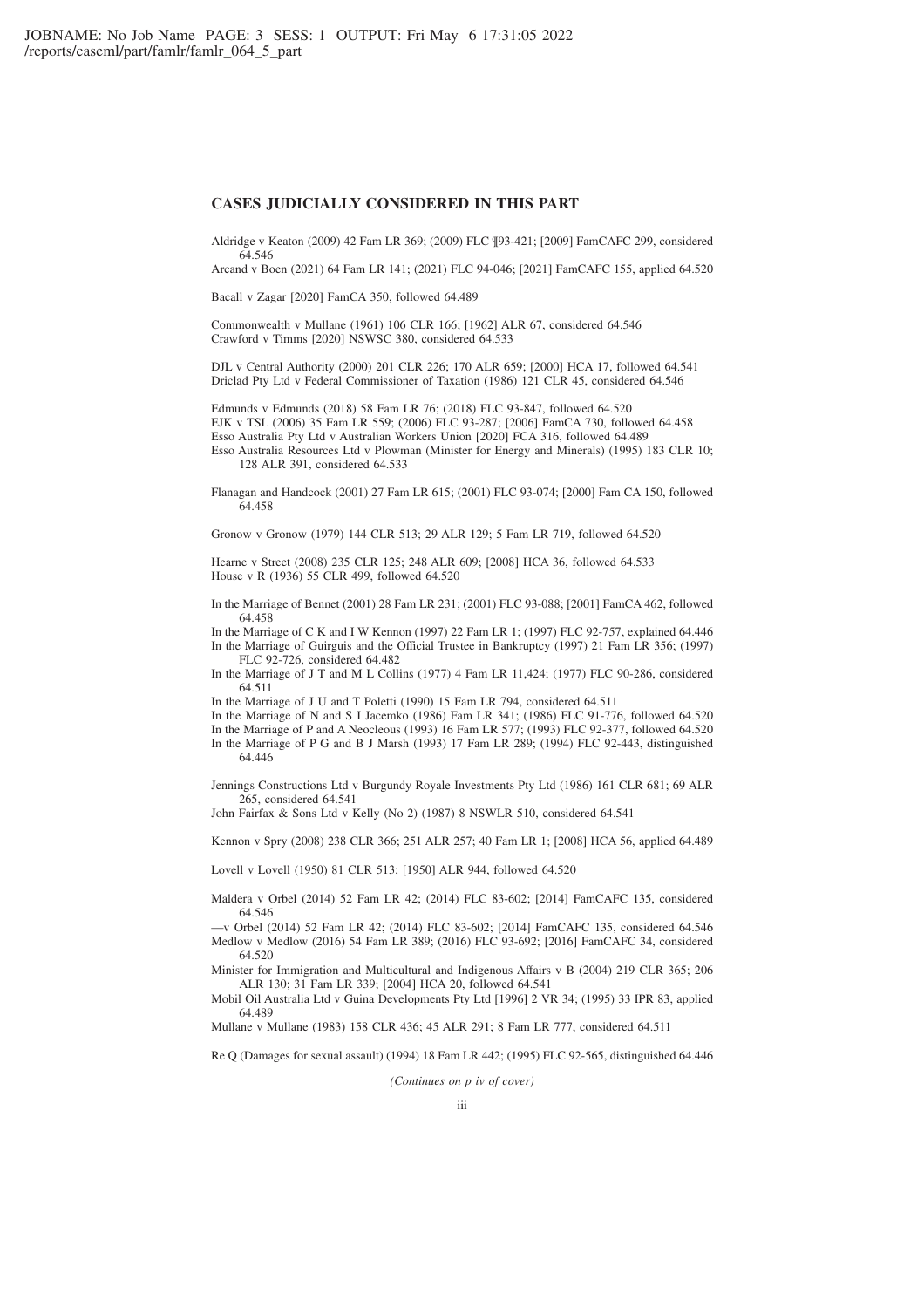## **CASES JUDICIALLY CONSIDERED IN THIS PART** *— continued*

Secretary of the Department of Planning, Industry and Environment v Blacktown City Council [2021] NSWCA 145, applied 64.489

Spencer v Spencer (No 4) [2020] FamCAFC 254, considered 64.541

- Valentine v Lacerra (2013) 49 Fam LR 244; (2013) FLC ¶93-539; [2013] FamCAFC 53, considered 64.546
- W and W; R and G (by their next friend P) (Intervener) (1994) 17 Fam LR 751; (1994) FLC 92-475, distinguished 64.446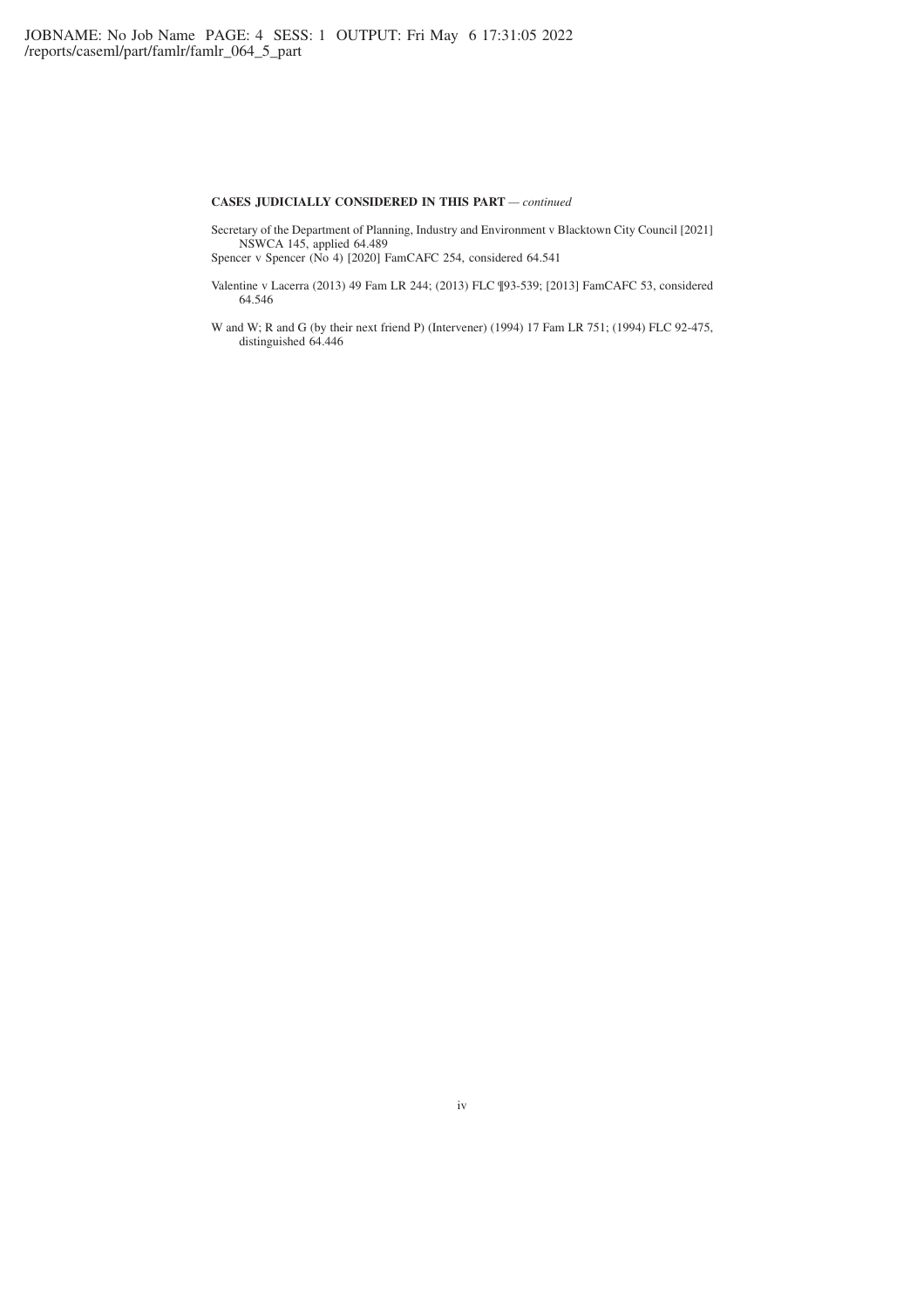# **STATUTES, RULES, ETC CITED IN THIS PART**

| COMMONWEALTH                                                                                |        |
|---------------------------------------------------------------------------------------------|--------|
| Family Law Act 1975                                                                         | 64.458 |
| s 44<br>de la caractería de la caractería                                                   | 64.520 |
| s 64B<br><u>.</u>                                                                           | 64.458 |
| s 65H<br>and a straightful contract and con-                                                | 64.458 |
| s 68B<br>.                                                                                  | 64.458 |
| s $75(2)(b)$ 64.446                                                                         |        |
| s 75(2)(0) $\ldots$                                                                         | 64.446 |
|                                                                                             |        |
| 4.489, 64.511<br>s 79                                                                       |        |
| s 79(4)                                                                                     | 64.446 |
| s 82(4)                                                                                     | 64.511 |
| s 83<br>.                                                                                   | 64.511 |
| s 90SM<br>.                                                                                 | 64.482 |
| $s\,94(2)$<br>$\mathcal{A}$ . The set of the set of the set of the set of the $\mathcal{A}$ | 64.541 |
| 117<br>.                                                                                    | 64.520 |

| Pt VII $\ldots$ $\ldots$ 64.446, 64.541, 64.546<br>Pt VIII 64.489, 64.541<br>Pt VIIIAB 64.520 |        |
|-----------------------------------------------------------------------------------------------|--------|
| Family Law Rules 2004                                                                         |        |
| r $17.02(1)(a)$ 64.541                                                                        |        |
| Federal Circuit and Family Court of                                                           |        |
| Australia (Family Law) Rules                                                                  |        |
| 2021                                                                                          |        |
| r 10.13(1)(a) $\ldots$ 64.541                                                                 |        |
| Federal Circuit and Family Court of                                                           |        |
| Australia Act 2021                                                                            |        |
| s 26                                                                                          | 64.458 |
| s 32                                                                                          | 64.541 |
| Federal Circuit and Family Court of                                                           |        |
| Australia Rules 2021                                                                          |        |
| r 6.04<br>. 64.5                                                                              |        |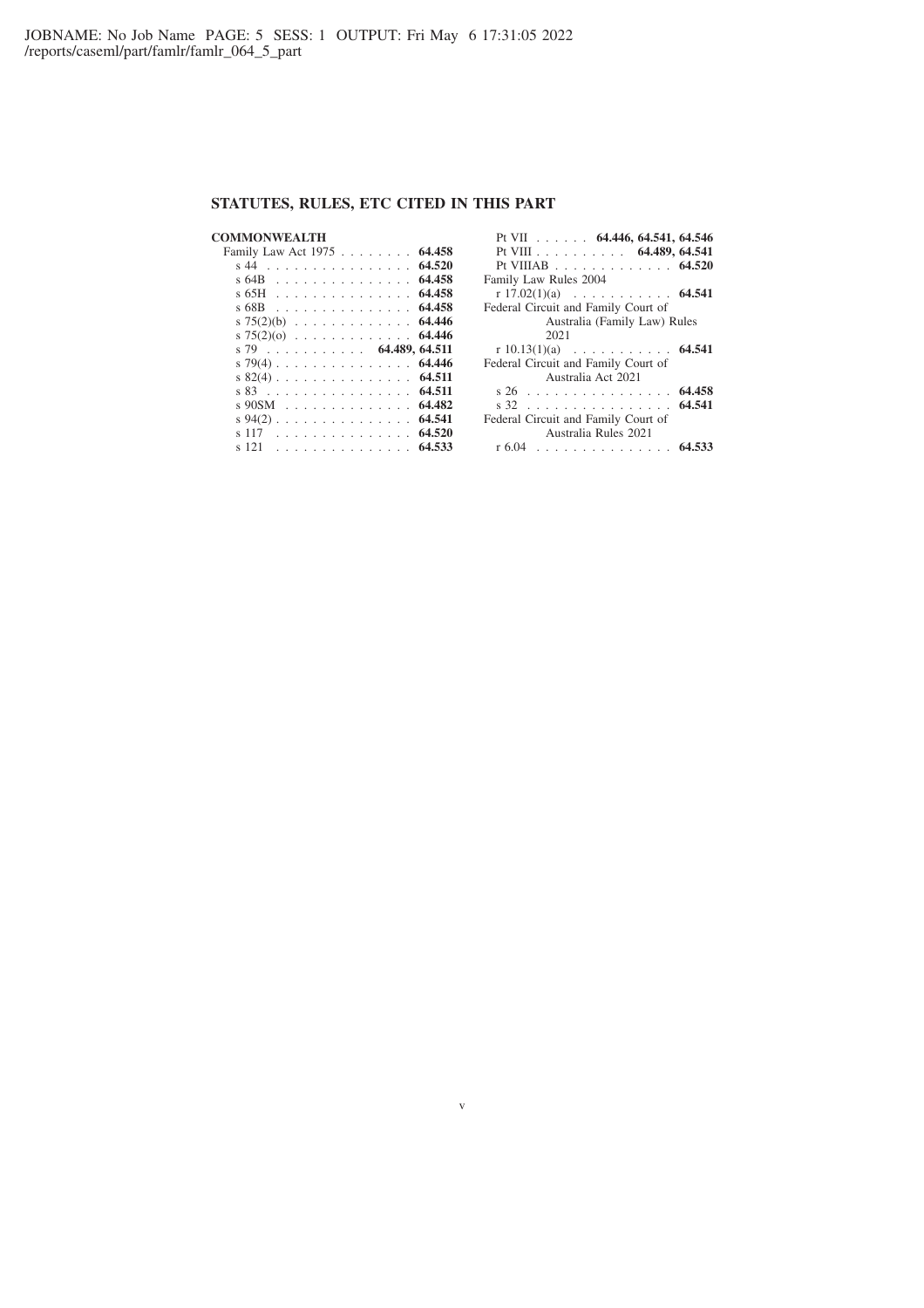## **INDEX OF CASES IN THIS PART**

## **APPEALS**

- **Family law** Application Stay Stay of Full Court orders Set aside orders Interim injunction: *Langley v Tarelli (No 3)* 64 Fam LR 541
- **Injunctions** Where primary judge made injunctions for welfare of children and also purported to make personal protection order (PPO) in apparent attempt to reproduce injunctions in form similar to orders made under state legislation — Whether PPO should be set aside on basis that it does not reflect relevant injunctions — Whether injunctions made for welfare of children are parenting orders — Whether final injunctions made for welfare of children were beyond power on basis that they would continue to be in force after children became adults — Whether final injunctions preventing any contact between father and children are manifestly unreasonable: *Hedlund v Hedlund* 64 Fam LR 458
- **Property** Leave to bring proceedings out of time Hardship Explanation for delay Leave to appeal — Substantial injustice — Costs: *Welland v Hawthorn* 64 Fam LR 520

#### **FINANCIAL AGREEMENTS**

**Bankruptcy** — Where primary judge made declarations binding financial agreement on parties — Where appellant appealed declaration — Where appellant became bankrupt — Whether appellant had standing to appeal — Whether bankrupt appellant lacked sufficient interest to prosecute appeal: *Glover v Webster* 64 Fam LR 482

#### **ORDERS**

**Appeal** — Appeal against enforcement orders requiring appellant husband to make payments due and owing under order — Where respondent wife remarried — Whether order is characterised as property settlement order or spousal maintenance order: *Thorpe v Stirling* 64 Fam LR 511

### **PARENTING ORDERS**

**Appeal** — Appeal against orders made by magistrate — Where magistrate dismissed appellant's application for appointment of single expert witness — Where magistrate dismissed interlocutory application for children to spend supervised time with appellant — Whether appealed order procedural ruling and not amenable to appeal — Whether magistrate fell into error by dismissing application because respondent jointly opposed children spending time with appellant — Whether importance of respondent's parental authority and responsibility improperly elevated in way which inconsistent with law: *Bonner v Chandler* 64 Fam LR 546

#### **PRACTICE AND PROCEDURE**

**Subpoenas** — Where wife (W) issued subpoenas which sought production of trust deeds and other relevant documents concerning trusts of which husband  $(H)$  was potential beneficiary  $\cdot$ Where H and corporate trustees objected to subpoenas — Assessment of apparent relevance of documents sought to be produced by subpoenas — Whether subpoenas should be set aside on basis that they contain confidential information of third parties who were not joined to proceedings — Whether subpoenas should be set aside because W had been given redacted copies of relevant documents — Whether subpoenas were abuse of process because they were being used as improper substitute for discovery — Whether subpoenas were inappropriate fishing expedition: *Woodcock v Woodcock* 64 Fam LR 489

#### **PROPERTY SETTLEMENT**

- **Appeals** Where primary judge concluded that wife's (W) contributions were made much more arduous as result of family violence by husband  $(H)$  — Where primary judge therefore assessed parties relative contributions as  $57.5/42.5$  in favour of W — Where primary judge made further 10% adjustment in favour of W on account of prospective factors — Whether primary judge erred in failing to properly consider W's overall contributions — Whether primary judge's adjustment of 10% on account of prospective factors was unreasonable and plainly unjust — Whether primary judge should have ignored 7.5% uplift in W's contribution-based assessment when determining what adjustment should be made for prospective factors in circumstances where uplift was made because of family violence perpetrated by H: *Loncar v Loncar* 64 Fam LR 446
- **Appeals** Where primary judge's property settlement orders required mother (M) to sell property to realise funds to pay father \$5000 in satisfaction of his share of net assets, without giving M initial opportunity to raise cash in some other way than by sale of property — Whether primary judge's order was manifestly unreasonable: *Hedlund v Hedlund* 64 Fam LR 458

*(Continues on p viii of cover)*